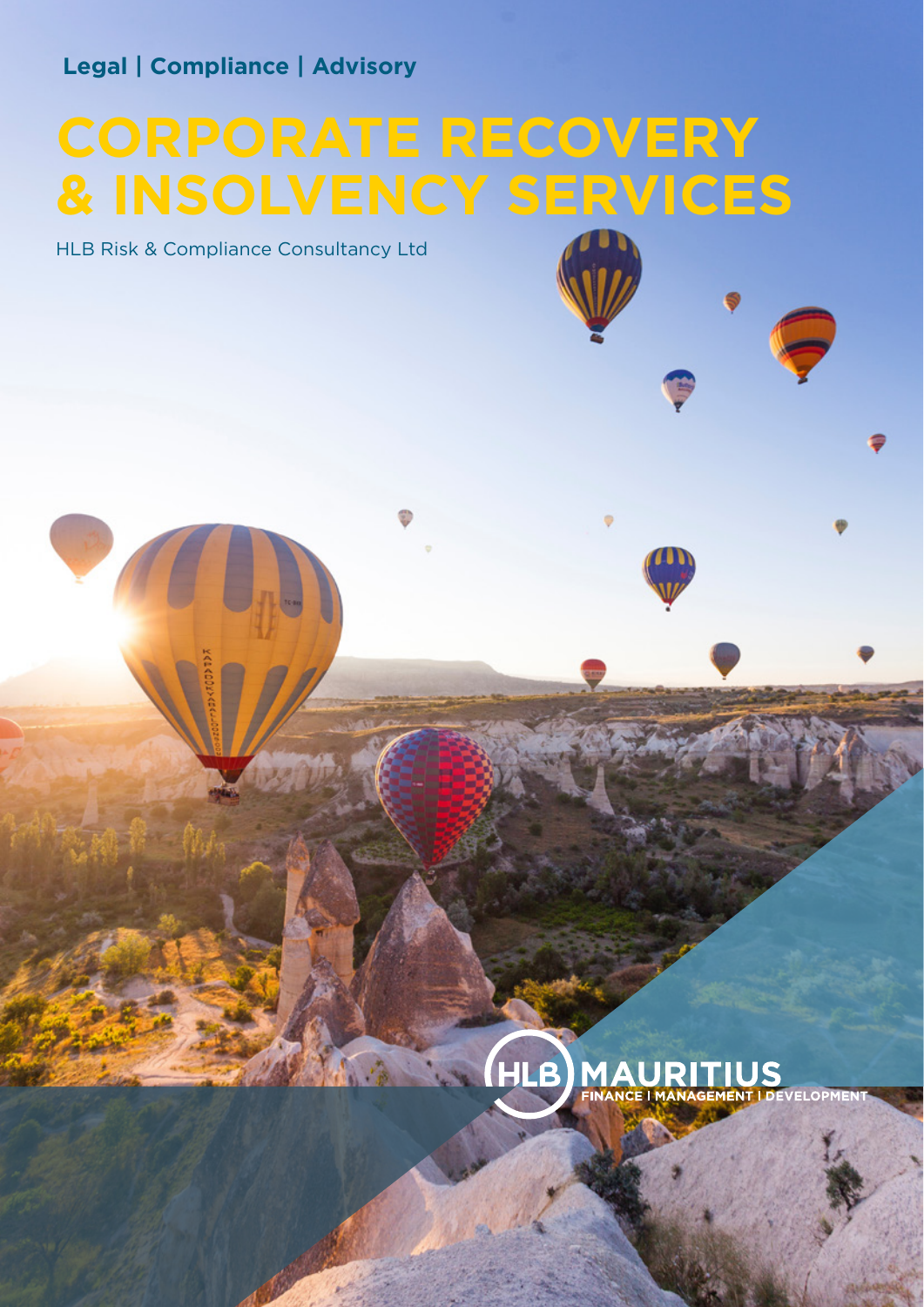# **WHO WE ARE**

# Background- 25 years of experience

HLB Mauritius runs a fully-fledged Insolvency Practice which is led by HLB Risk & Compliance Consultancy Ltd ('RCC'). The Practice employs experts from different faculties and is led by Mr. L. Clensy Appavoo, FCCA, MBA, who reckons more than 25 years as an Insolvency Practitioner.

Over the last two decades our Insolvency Expert Team has handled numerous high profile insolvency assignments on behalf of Financial Institutions, Regulatory Bodies and Courts of law such as the Supreme Court of Mauritius. We have also handled cross-border insolvency assignments within our International Network jointly with other Insolvency Experts.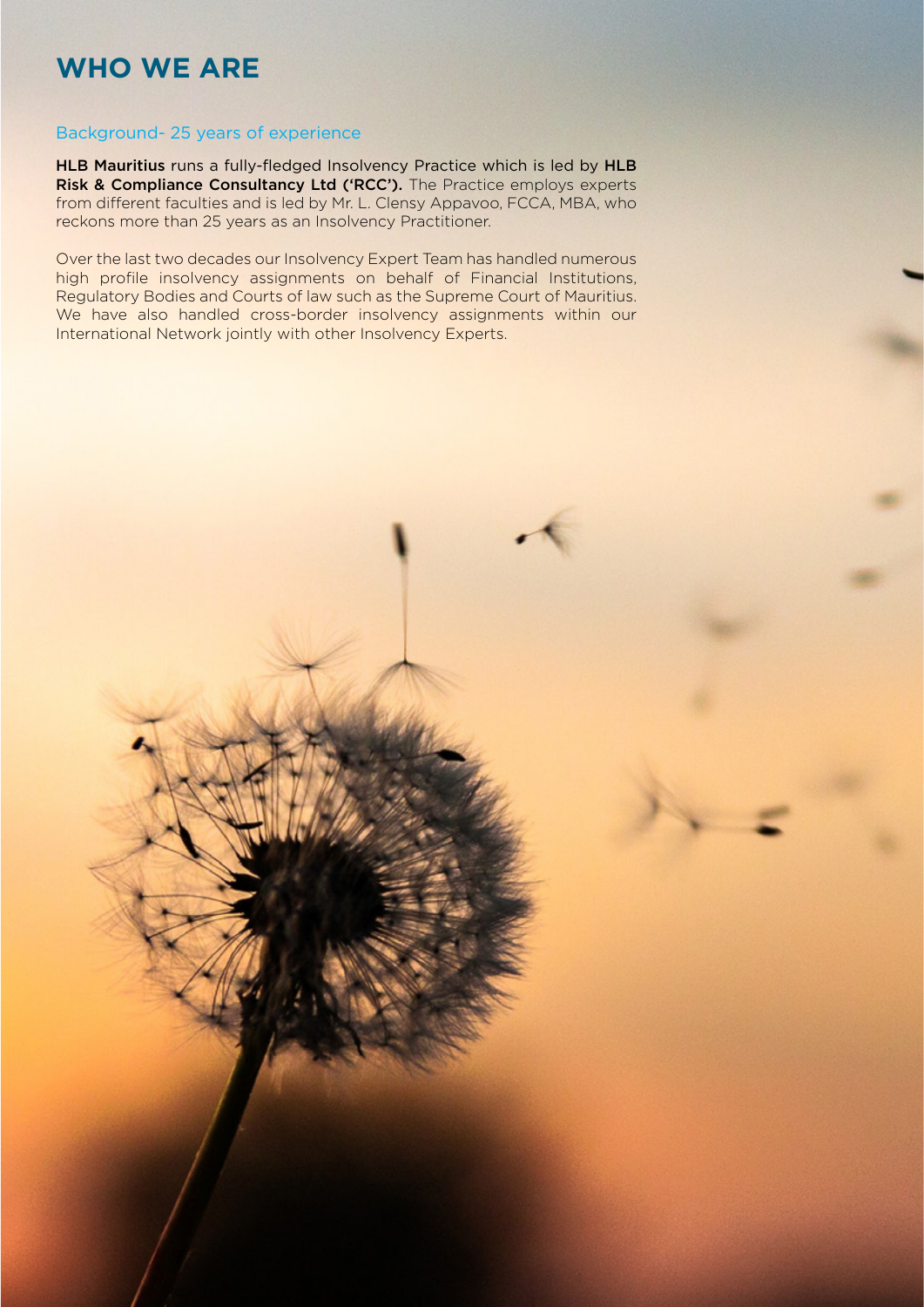# **International Best Practices**

# Insolvency Practice Charter

Our methodologies and work approach for insolvency assignments are governed by FIVE guiding principles which represent the foundations of our competencies and they are based on international best practice:

## Integrity

We behave with integrity in all professional appointments. Integrity implies not merely honesty but fair dealing and trustfulness.

#### **Objectivity**

We strive for objectivity in all professional judgements. Objectivity is the state of mind that has regard to all considerations relevant to the task in hand.

#### **Competence**

We do not accept to perform work we are not competent to undertake unless we obtain such advice and assistance to enable us carry the work competently.

#### Due Skill

We carry out our professional work with due skill, care, diligence and expedition and with proper regard for the technical and professional standard expected of a practitioner.

#### **Courtesy**

We conduct ourselves with courtesy towards all stakeholders who come into contact with us during the course of performing our work.

# **The International Dimension**

Our Insolvency Practice benefits from international knowledge networks due to our association with worldwide experts.

# HLB (www.hlb.global)

HLB Mauritius is the member firm of HLB, a worldwide network present in some 160 countries and reckoning collectively more than 30,000 staff and partners in nearly 800 offices worldwide. HLB member firms have extensive insolvency experience with clients of different sizes and varied levels of complexities.

# INSOL International - the global network of Insolvency Practitioners (www.insol.org)

INSOL International is a world-wide federation of national associations for accountants and lawyers who specialise in turnaround and insolvency. There are currently 44 Member Associations world-wide with over 10,500 professionals participating as Members of INSOL International.

### The Chartered Association of Certified Accountants (ACCA) (www.accaglobal.com)

Our Lead Insolvency Practitioner is a fellow of ACCA and our practice follows the Code of Ethics of the Association to ensure the highest level of service to clients.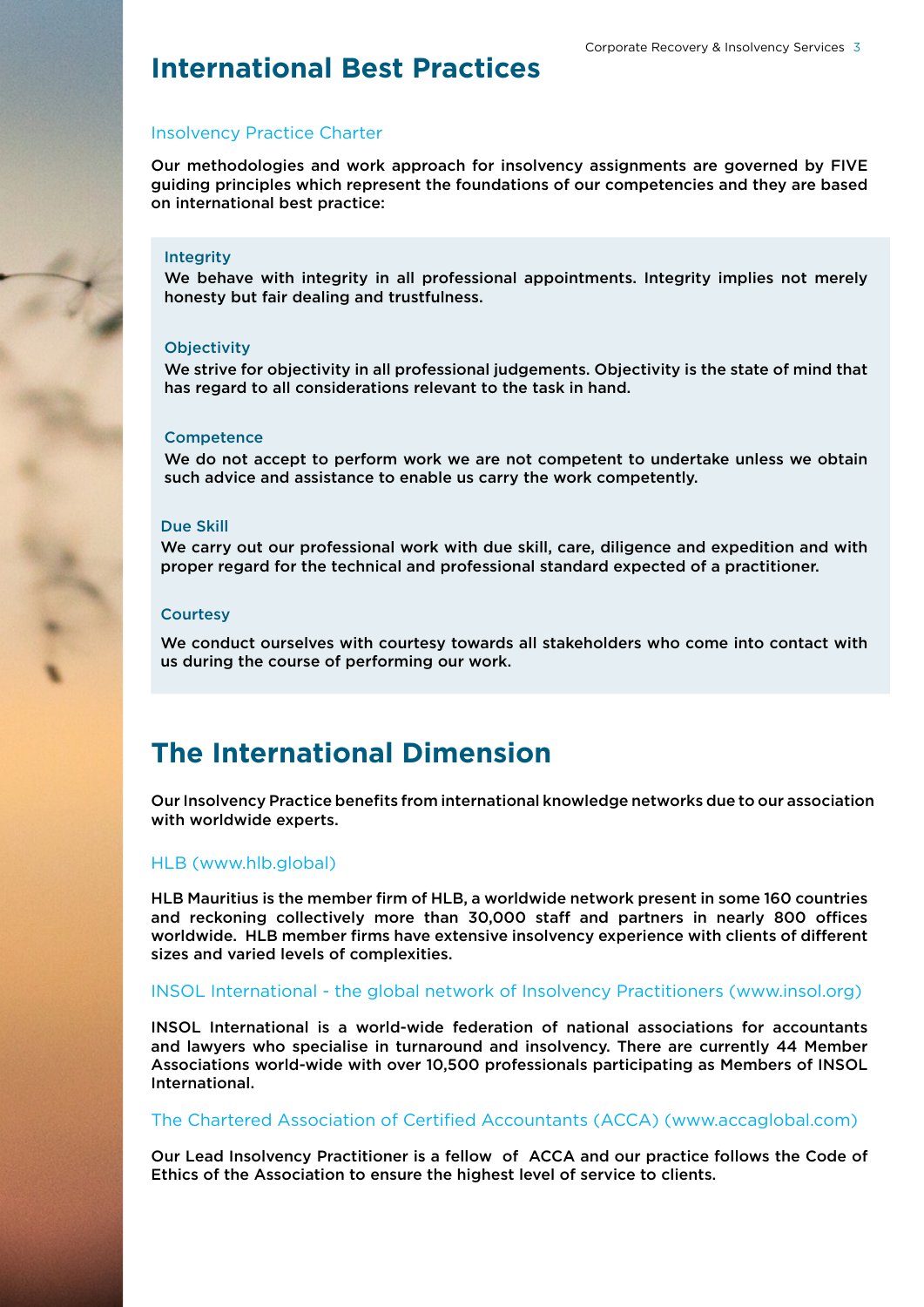# Corporate Recovery

RCC, provides expert advice in Corporate Recovery irrespective of the critical point which a business has reached in its life cycle. Our services under this head include the following:

Business Diagnosis Identifies the root factors of the business' underperformance. Business Process Re-engineering Consultancy Critically evaluates the various business processes and streamline them with cost-cutting as main objective. Organisational Audits Questions the business model, its structures and strategies and propose solutions to adapt the business to present context and conditions. Design of Re-structuring Plans With short-term and long-term strategic options. Our experts not only propose solutions but they conduct hand-holding activities on the ground.

RCC acts as intermediary in establishing or renewing the trust and confidence relationship which is most needed between the business enterprises and their stakeholders.

# **Insolvency**

We have handled Insolvency assignments in various business sectors:

- Banking
- Global Business
- Manufacturing
- Real Estate
- Trade and Commerce
- Hotel and Tourism
- Insurance
- Recreational activities
- High level projects of national importance such as IRS



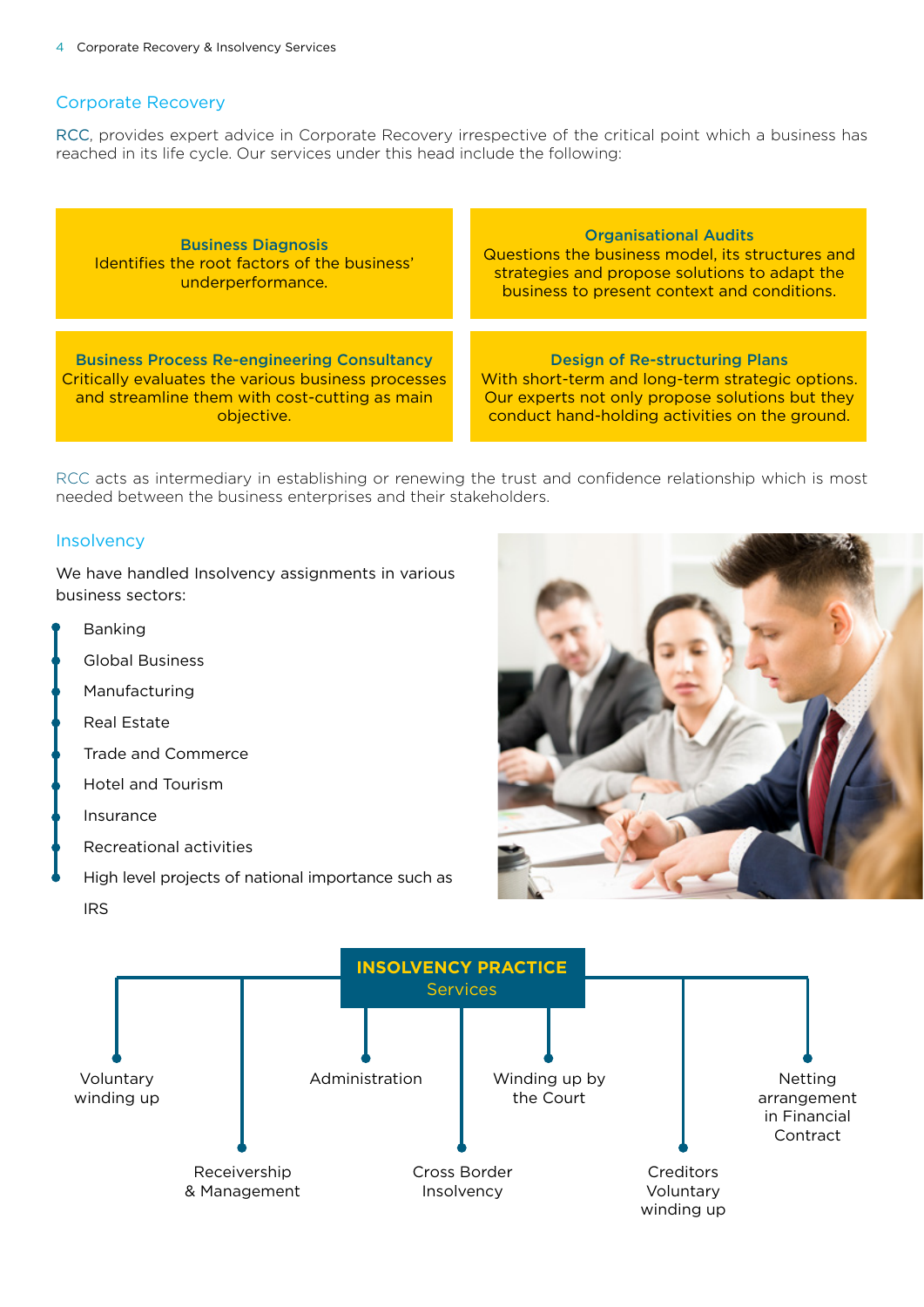# **Our Team**

Our team includes people with many years of experience in Finance, Taxation, Law and Business Administration and we are able to bring in our diversified knowledge under one roof.



# Louis Clensy Appavoo

#### **CEO**

Clensy is the Chief Executive of HLB Mauritius- Finance, Management & Development-Corporate, Legal & Advisory. He reckons more than twenty-five years as an Insolvency Practitioner and is a Fellow member of the Association of Chartered Certified Accountants (ACCA). He holds an MBA from the University of Oxford and a degree in Computer Science and Data Management. Clensy is an experienced Insolvency Practitioner cumulating expertise in both local and International assignments.



# Kaminee Busawah

# **Managing Director**

Kaminee holds a Bachelor in Law (LLB) degree from the University of London, a Master's degree (LLM) with specialization in International Financial and Corporate Law and an MBA in Business Administration and Management. Kaminee is well versed in Insolvency Laws and she provides the necessary legal support for all kinds of Insolvency Assignments.



# Yoven Ponnan

### **Legal and Compliance Executive**

Yoven holds a Bachelor in Management with Law and a Master's degree (LLM) with specialization in International Business Law. Yoven is actively involved in numerous insolvency assignments and provides legal support to the Insolvency Team.



# Hishaam Mohammoodally

# **Legal and Compliance Executive**

Hishaam holds a bachelor's degree in Economics and Law from the University of Mauritius. He possesses experience in the Financial Services Sector and has been involved in all aspect of global business activities and compliance matters. Hishaam provides assistance to the Managing director and MLRO of the Group and is involved in Legal and Compliance matters among others.



## Anshinee Narsimooloo **Legal and Compliance Executive**

Anshinee holds a Bachelor degree of Law and Management from the University of Technology of Mauritius. She reckons more than two years of experience in risk and compliance matters having started her career in the Legal, Governance, Risk and Compliance ("GRC") functions.



# Dinusha Lakmini Gokool **Legal & Compliance Executive**

Dinusha holds a Bachelor of Laws from Middlesex University. She occupies the post of Legal and Compliance Executive at HLB Risk & Compliance Consultancy Ltd. Dinusha reckons more than two years of experience in an array of matters and has been providing valuable legal research and input on both domestic and international legislations.